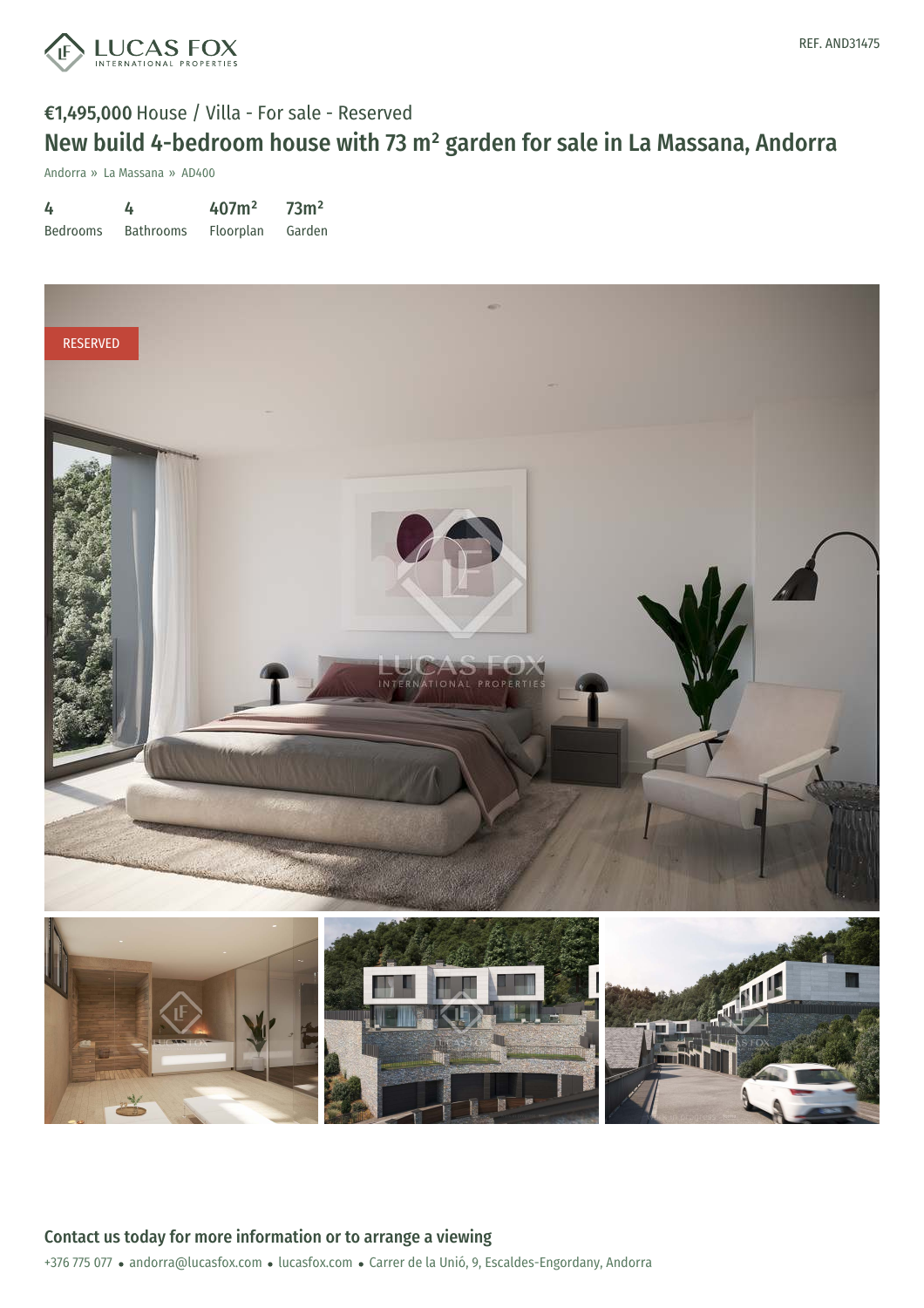

## €1,495,000 House / Villa - For sale - Reserved New build 4-bedroom house with 73 m² garden for sale in La Massana, Andorra

Andorra » La Massana » AD400

| 4               | 4                | 407m <sup>2</sup> | 73 <sup>m²</sup> |
|-----------------|------------------|-------------------|------------------|
| <b>Bedrooms</b> | <b>Bathrooms</b> | Floorplan         | Garden           |

#### **OVERVIEW**

### Magnificent 4-bedroom semi-detached house with high quality finishes, outdoor spaces and wonderful views for sale in one of the most prestigious residential areas in the country, in the natural environment of La Massana.

This house has a modern design with large windows that offer unique views of the Andorra Valley from all rooms and, thanks to its sunny aspect, receive natural light throughout the day.

This house is characterized by its modern design, its brightness and the practical spaces. It is aimed at very exclusive and discerning customers. The house has a built area of 407 m² plus 73 m² in outdoor areas, and is arranged on a basement, the lower ground floor with the recreation area, the day floor and the upper floor with the night area. All of them connected by a lift and stairs.

In the basement, we find a small hall that leads to two areas: the parking area that is prepared to comfortably house several vehicles, a technical room and the pedestrian access to the house.

The lower ground floor has 6 main rooms. First, there is a storage area followed by a large laundry area. Further on, there is a large gym, a complete bathroom with bathtub, a spacious wellness area with sauna and jacuzzi, with access to a garden, as well as a room that can be converted into a double bedroom, also with access to the garden.

The ground floor has 2 incredibly cosy spaces. On one side, there is the large living room with large windows, which allow abundant light to enter, and a large dining area. On the other, we have the spacious open kitchen with high quality designs, a large island in the [centre](mailto:andorra@lucasfox.com) for breakfast, and [with](https://www.lucasfox.com) access to the garden and a paved terrace area that surrounds the entire level. To complete this floor, we have a pantry followed by a guest toilet.

Finally, we have the first floor, which houses the night area. This floor benefits from a large master suite with dressing room, private bathroom, and access to a small balcony. Also, it has 3 large double bedrooms, and a bathroom with a bathtub that serves these last rooms.

Contact us for more information or to arrange a visit.



[lucasfox.com/go/and31475](https://www.lucasfox.com/go/and31475)

Mountain views, Garden, Terrace, Jacuzzi, Spa, Gym, Private garage, Lift, High ceilings, Natural light, Wooden flooring, Parking, Underfloor heating, Air conditioning, Balcony, Built-in wardrobes, Domotic system, Double glazing, Equipped Kitchen, Exterior, Fireplace, Heating, Near international schools, New build, Pet-friendly, Playroom, Storage room, Transport nearby, Utility room, Views, Walk-in wardrobe

#### Contact us today for more information or to arrange a viewing

+376 775 077 · andorra@lucasfox.com · lucasfox.com · Carrer de la Unió, 9, Escaldes-Engordany, Andorra